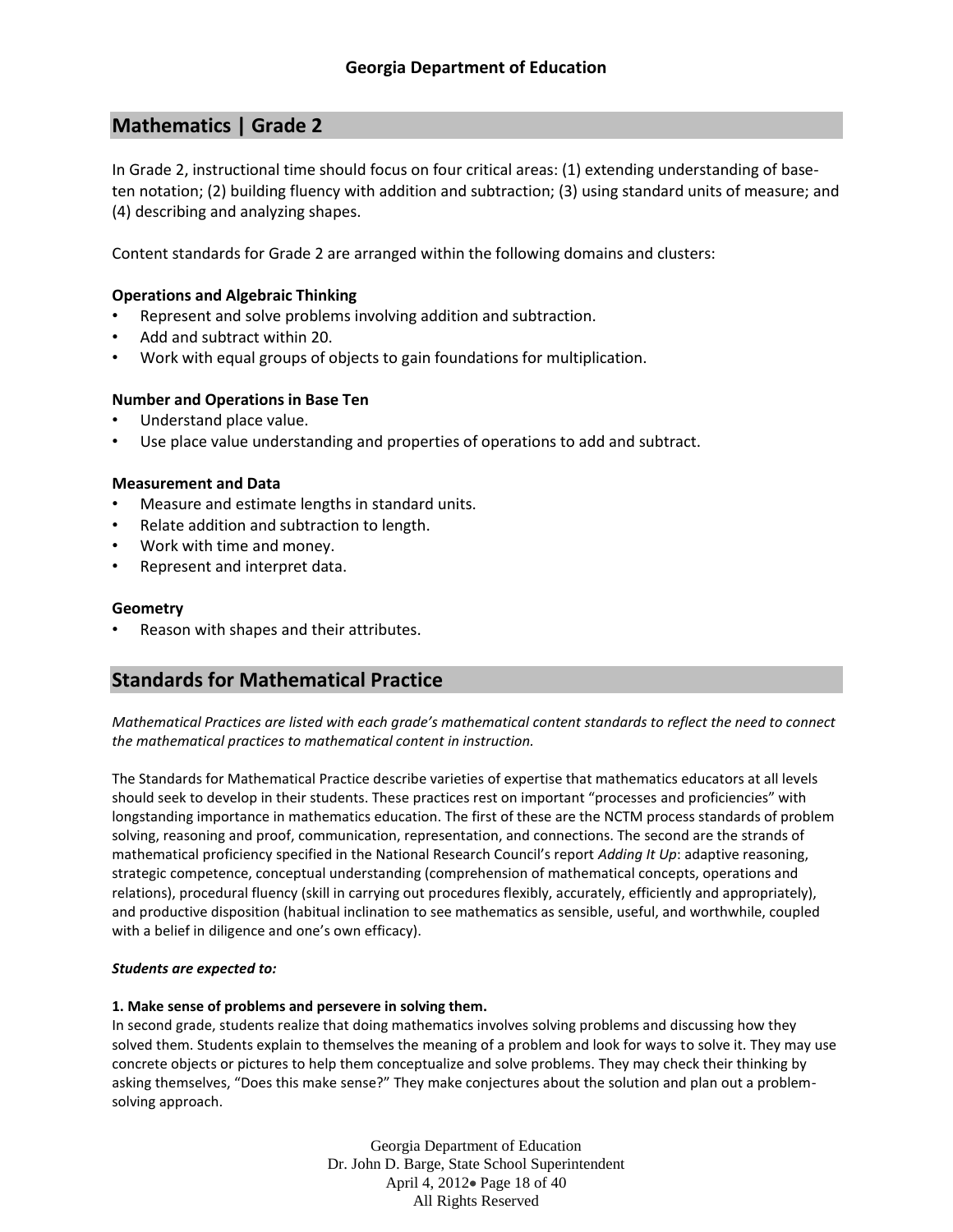## **2. Reason abstractly and quantitatively.**

Younger students recognize that a number represents a specific quantity. They connect the quantity to written symbols. Quantitative reasoning entails creating a representation of a problem while attending to the meanings of the quantities. Second graders begin to know and use different properties of operations and objects.

## **3. Construct viable arguments and critique the reasoning of others.**

Second graders may construct arguments using concrete referents, such as objects, pictures, drawings, and actions. They practice their mathematical communication skills as they participate in mathematical discussions involving questions like "How did you get that?", "Explain your thinking," and "Why is that true?" They not only explain their own thinking, but listen to others' explanations. They decide if the explanations make sense and ask appropriate questions.

### **4. Model with mathematics.**

In early grades, students experiment with representing problem situations in multiple ways including numbers, words (mathematical language), drawing pictures, using objects, acting out, making a chart or list, creating equations, etc. Students need opportunities to connect the different representations and explain the connections. They should be able to use all of these representations as needed.

## **5. Use appropriate tools strategically.**

In second grade, students consider the available tools (including estimation) when solving a mathematical problem and decide when certain tools might be better suited. For instance, second graders may decide to solve a problem by drawing a picture rather than writing an equation.

## **6. Attend to precision.**

As children begin to develop their mathematical communication skills, they try to use clear and precise language in their discussions with others and when they explain their own reasoning.

## **7. Look for and make use of structure.**

Second graders look for patterns. For instance, they adopt mental math strategies based on patterns (making ten, fact families, doubles).

### **8. Look for and express regularity in repeated reasoning.**

Students notice repetitive actions in counting and computation, etc. When children have multiple opportunities to add and subtract, they look for shortcuts, such as rounding up and then adjusting the answer to compensate for the rounding. Students continually check their work by asking themselves, does this make sense?

### **Operations and Algebraic Thinking 2.OA**

## **Represent and solve problems involving addition and subtraction.**

**MCC2.OA.1 Use addition and subtraction within 100 to solve one- and two-step word problems involving situations of adding to, taking from, putting together, taking apart, and comparing, with unknowns in all positions***,* **e.g., by using drawings and equations with a symbol for the unknown number to represent the problem.<sup>7</sup>**

## **Add and subtract within 20.**

 $\overline{\phantom{a}}$ 

Georgia Department of Education Dr. John D. Barge, State School Superintendent April 4, 2012 Page 19 of 40 All Rights Reserved

<sup>&</sup>lt;sup>7</sup> See Glossary, Table 1.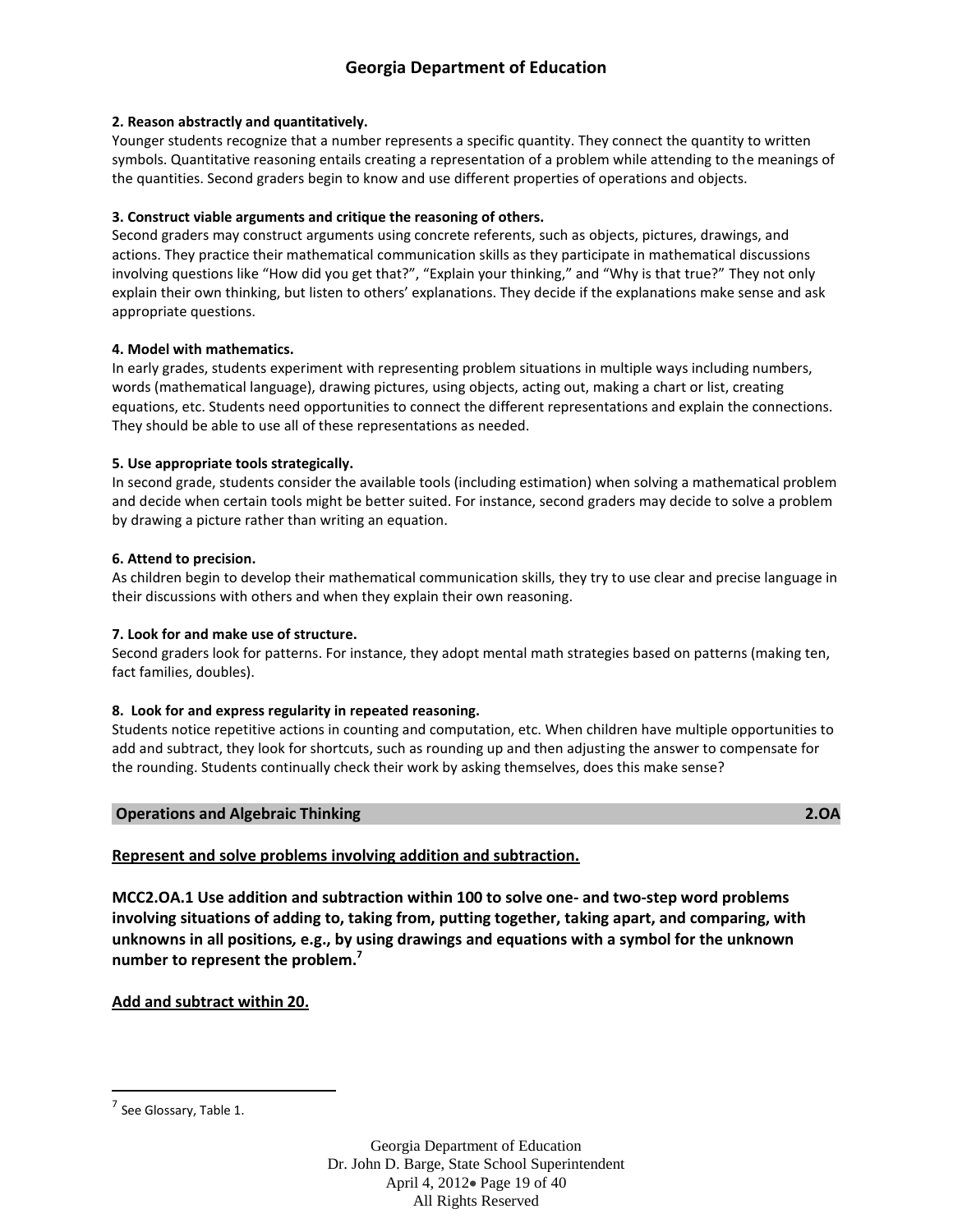**MCC2.OA.2 Fluently add and subtract within 20 using mental strategies.<sup>8</sup> By end of Grade 2, know from memory all sums of two one-digit numbers. Work with equal groups of objects to gain foundations for multiplication.**

**MCC2.OA.3 Determine whether a group of objects (up to 20) has an odd or even number of members, e.g., by pairing objects or counting them by 2s; write an equation to express an even number as a sum of two equal addends.**

**MCC2.OA.4 Use addition to find the total number of objects arranged in rectangular arrays with up to 5 rows and up to 5 columns; write an equation to express the total as a sum of equal addends.**

# **Number and Operations in Base Ten 2.NBT**

## **Understand place value.**

**MCC2.NBT.1 Understand that the three digits of a three-digit number represent amounts of hundreds, tens, and ones; e.g., 706 equals 7 hundreds, 0 tens, and 6 ones. Understand the following as special cases:**

- **a. 100 can be thought of as a bundle of ten tens — called a "hundred."**
- **b. The numbers 100, 200, 300, 400, 500, 600, 700, 800, 900 refer to one, two, three, four, five, six, seven, eight, or nine hundreds (and 0 tens and 0 ones).**

**MCC2.NBT.2 Count within 1000; skip-count by 5s, 10s, and 100s.**

**MCC2.NBT.3 Read and write numbers to 1000 using base-ten numerals, number names, and expanded form.**

**MCC2.NBT.4 Compare two three-digit numbers based on meanings of the hundreds, tens, and ones digits, using >, =, and < symbols to record the results of comparisons.**

## **Use place value understanding and properties of operations to add and subtract.**

**MCC2.NBT.5 Fluently add and subtract within 100 using strategies based on place value, properties of operations, and/or the relationship between addition and subtraction.**

**MCC2.NBT.6 Add up to four two-digit numbers using strategies based on place value and properties of operations.**

**MCC2.NBT.7 Add and subtract within 1000, using concrete models or drawings and strategies based on place value, properties of operations, and/or the relationship between addition and subtraction; relate the strategy to a written method. Understand that in adding or subtracting three-digit numbers, one adds or subtracts hundreds and hundreds, tens and tens, ones and ones; and sometimes it is necessary to compose or decompose tens or hundreds.**

**MCC2.NBT.8 Mentally add 10 or 100 to a given number 100–900, and mentally subtract 10 or 100 from a given number 100–900.**

 $\overline{\phantom{a}}$ 

Georgia Department of Education Dr. John D. Barge, State School Superintendent April 4, 2012 Page 20 of 40 All Rights Reserved

 $^8$  See standard 1.0A.6 for a list of mental strategies.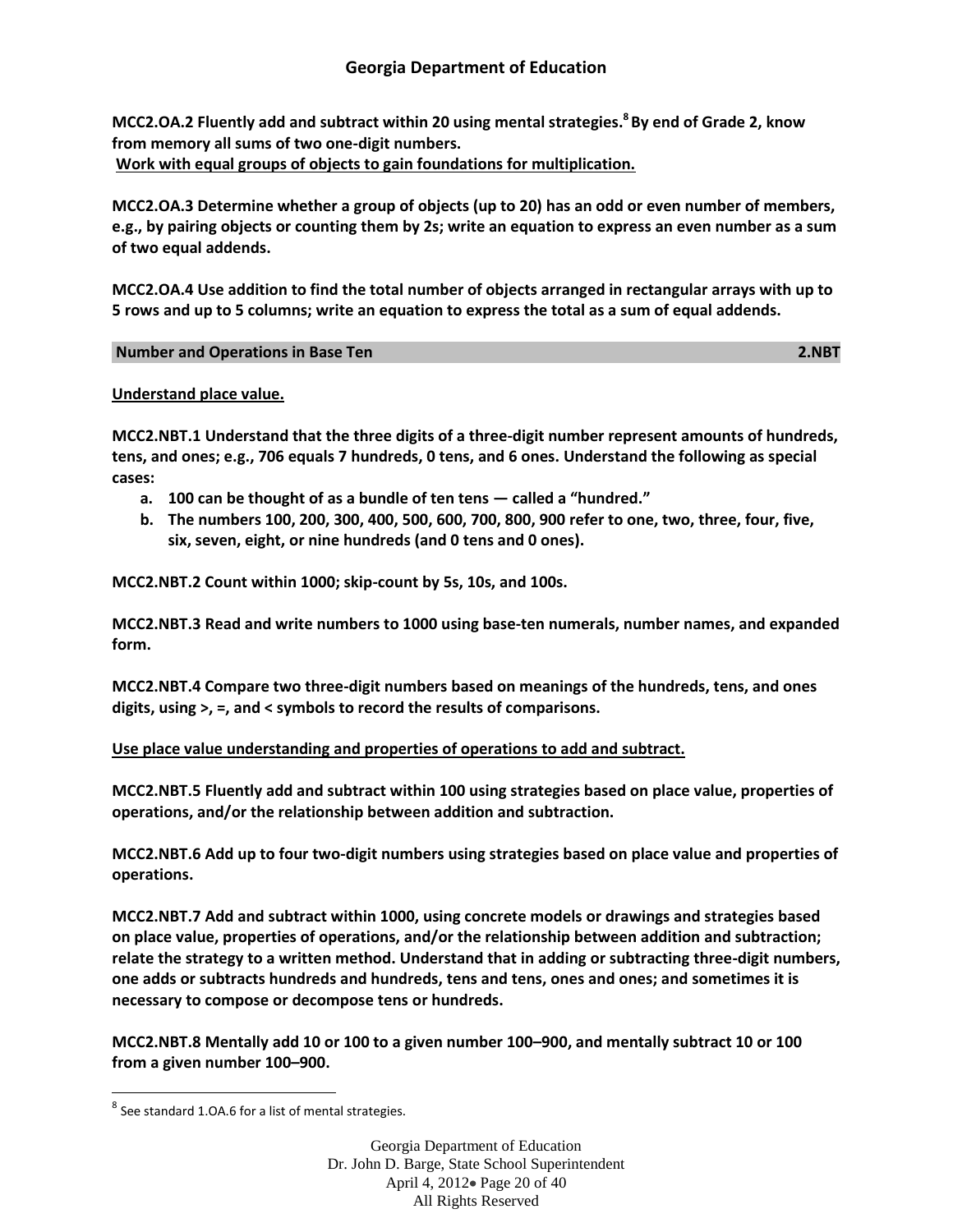**MCC2.NBT.9 Explain why addition and subtraction strategies work, using place value and the properties of operations.<sup>9</sup>**

#### **Measurement and Data 2.MD**

### **Measure and estimate lengths in standard units.**

**MCC2.MD.1 Measure the length of an object by selecting and using appropriate tools such as rulers, yardsticks, meter sticks, and measuring tapes.**

**MCC2.MD.2 Measure the length of an object twice, using length units of different lengths for the two measurements; describe how the two measurements relate to the size of the unit chosen.** 

**MCC2.MD.3 Estimate lengths using units of inches, feet, centimeters, and meters.** 

**MCC2.MD.4 Measure to determine how much longer one object is than another, expressing the length difference in terms of a standard length unit.**

## **Relate addition and subtraction to length.**

**MCC2.MD.5 Use addition and subtraction within 100 to solve word problems involving lengths that are given in the same units, e.g., by using drawings (such as drawings of rulers) and equations with a symbol for the unknown number to represent the problem.**

**MCC2.MD.6 Represent whole numbers as lengths from 0 on a number line diagram with equally spaced points corresponding to the numbers 0, 1, 2, ..., and represent whole-number sums and differences within 100 on a number line diagram.**

**MCC2.MD.7 Tell and write time from analog and digital clocks to the nearest five minutes, using a.m. and p.m.**

**MCC2.MD.8 Solve word problems involving dollar bills, quarters, dimes, nickels, and pennies, using \$ and ¢ symbols appropriately.** *Example: If you have 2 dimes and 3 pennies, how many cents do you have?*

### **Represent and interpret data**

 $\overline{\phantom{a}}$ 

**MCC2.MD.9 Generate measurement data by measuring lengths of several objects to the nearest whole unit, or by making repeated measurements of the same object. Show the measurements by making a line plot, where the horizontal scale is marked off in whole-number units.**

**MCC2.MD.10 Draw a picture graph and a bar graph (with single-unit scale) to represent a data set with up to four categories. Solve simple put-together, take-apart, and compare problems<sup>10</sup> using information presented in a bar graph.**

 $9$  Explanations may be supported by drawings or objects.